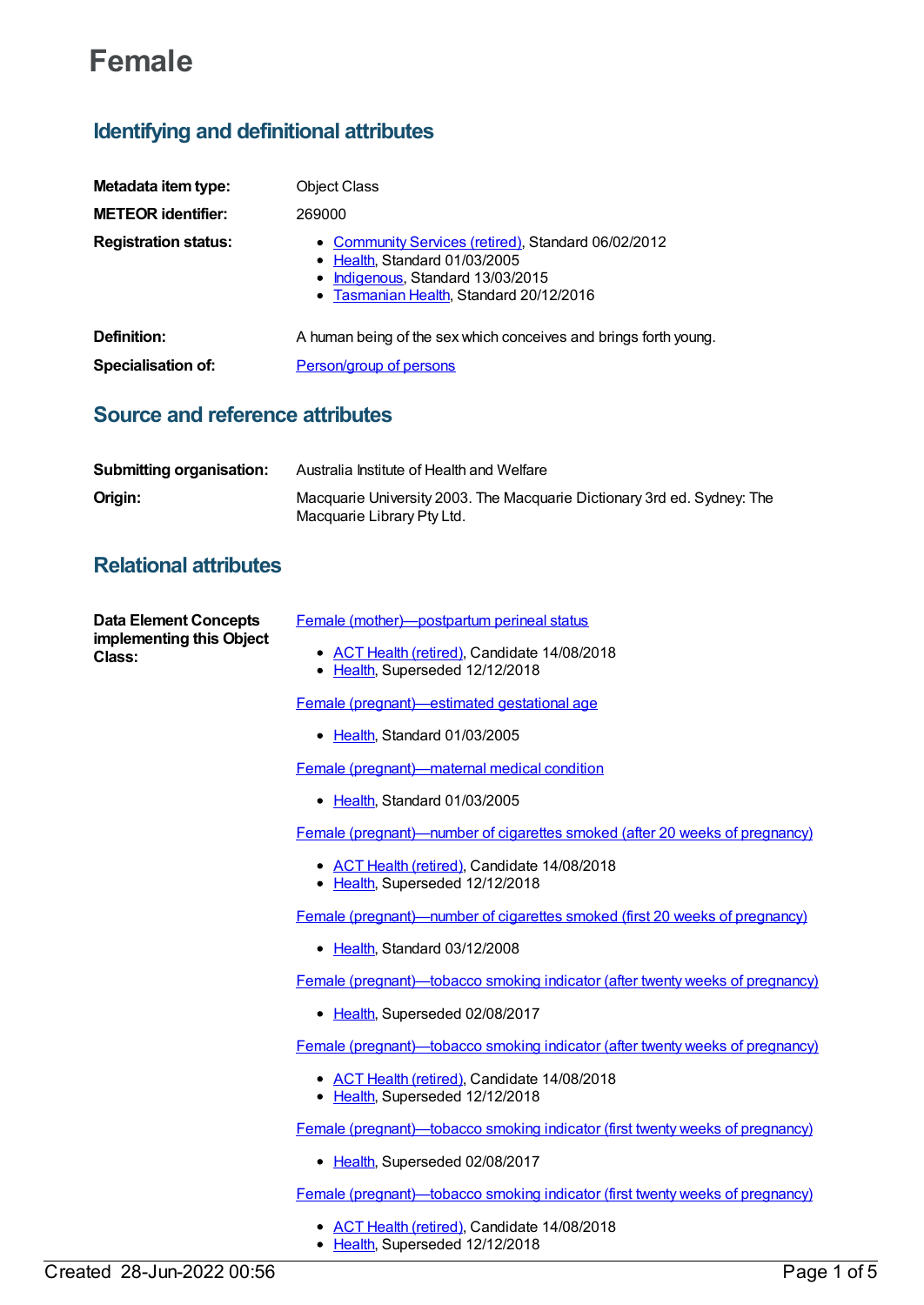[Female—age](https://meteor.aihw.gov.au/content/399573) at first pregnancy

- [Community](https://meteor.aihw.gov.au/RegistrationAuthority/1) Services (retired), Standard 06/02/2012
- [Health](https://meteor.aihw.gov.au/RegistrationAuthority/12), Standard 25/08/2011

[Female—alcohol](https://meteor.aihw.gov.au/content/690733) consumption after 20 weeks of pregnancy indicator

• [Health](https://meteor.aihw.gov.au/RegistrationAuthority/12), Standard 12/12/2018

[Female—alcohol](https://meteor.aihw.gov.au/content/691058) consumption frequency after 20 weeks of pregnancy

• [Health](https://meteor.aihw.gov.au/RegistrationAuthority/12), Standard 12/12/2018

[Female—alcohol](https://meteor.aihw.gov.au/content/691050) consumption frequency in the first 20 weeks of pregnancy

[Health](https://meteor.aihw.gov.au/RegistrationAuthority/12), Standard 12/12/2018

[Female—alcohol](https://meteor.aihw.gov.au/content/690476) consumption in the first 20 weeks of pregnancy indicator

• [Health](https://meteor.aihw.gov.au/RegistrationAuthority/12), Standard 12/12/2018

[Female—antenatal](https://meteor.aihw.gov.au/content/573724) mental health risk screening status

• [Health](https://meteor.aihw.gov.au/RegistrationAuthority/12), Superseded 03/12/2020

[Female—antenatal](https://meteor.aihw.gov.au/content/733472) mental health risk screening status

• [Health](https://meteor.aihw.gov.au/RegistrationAuthority/12), Standard 03/12/2020

[Female—blood](https://meteor.aihw.gov.au/content/522209) transfusion due to primary postpartum haemorrhage indicator

• [Health](https://meteor.aihw.gov.au/RegistrationAuthority/12), Superseded 17/12/2021

[Female—caesarean](https://meteor.aihw.gov.au/content/673245) section at most recent previous birth indicator

- ACT Health [\(retired\)](https://meteor.aihw.gov.au/RegistrationAuthority/9), Candidate 14/08/2018
- [Health](https://meteor.aihw.gov.au/RegistrationAuthority/12), Standard 02/08/2017

[Female—caesarean](https://meteor.aihw.gov.au/content/495926) section at most recent previous birth indicator

• [Health](https://meteor.aihw.gov.au/RegistrationAuthority/12), Superseded 02/08/2017

[Female—caesarean](https://meteor.aihw.gov.au/content/301989) section indicator

• [Health](https://meteor.aihw.gov.au/RegistrationAuthority/12), Superseded 07/03/2014

[Female—cervical](https://meteor.aihw.gov.au/content/358915) screening indicator

- Ealth, Standard 25/08/2011
- [Indigenous](https://meteor.aihw.gov.au/RegistrationAuthority/6), Standard 13/03/2015

[Female—childbirth](https://meteor.aihw.gov.au/content/739130) indicator

• [Indigenous](https://meteor.aihw.gov.au/RegistrationAuthority/6), Standard 14/07/2021

[Female—current](https://meteor.aihw.gov.au/content/269463) pregnancy status

• [Health](https://meteor.aihw.gov.au/RegistrationAuthority/12), Superseded 21/09/2005

[Female—diabetes](https://meteor.aihw.gov.au/content/504477) mellitus during pregnancy indicator

• [Health](https://meteor.aihw.gov.au/RegistrationAuthority/12), Standard 07/03/2014

[Female—estimated](https://meteor.aihw.gov.au/content/524213) blood loss indicating primary postpartum haemorrhage

• [Health](https://meteor.aihw.gov.au/RegistrationAuthority/12), Standard 07/03/2014

[Female—ever](https://meteor.aihw.gov.au/content/399556) been pregnant indicator

• [Health](https://meteor.aihw.gov.au/RegistrationAuthority/12), Standard 25/08/2011

[Female—hypertensive](https://meteor.aihw.gov.au/content/733522) disorder during pregnancy indicator

• [Health](https://meteor.aihw.gov.au/RegistrationAuthority/12), Standard 03/12/2020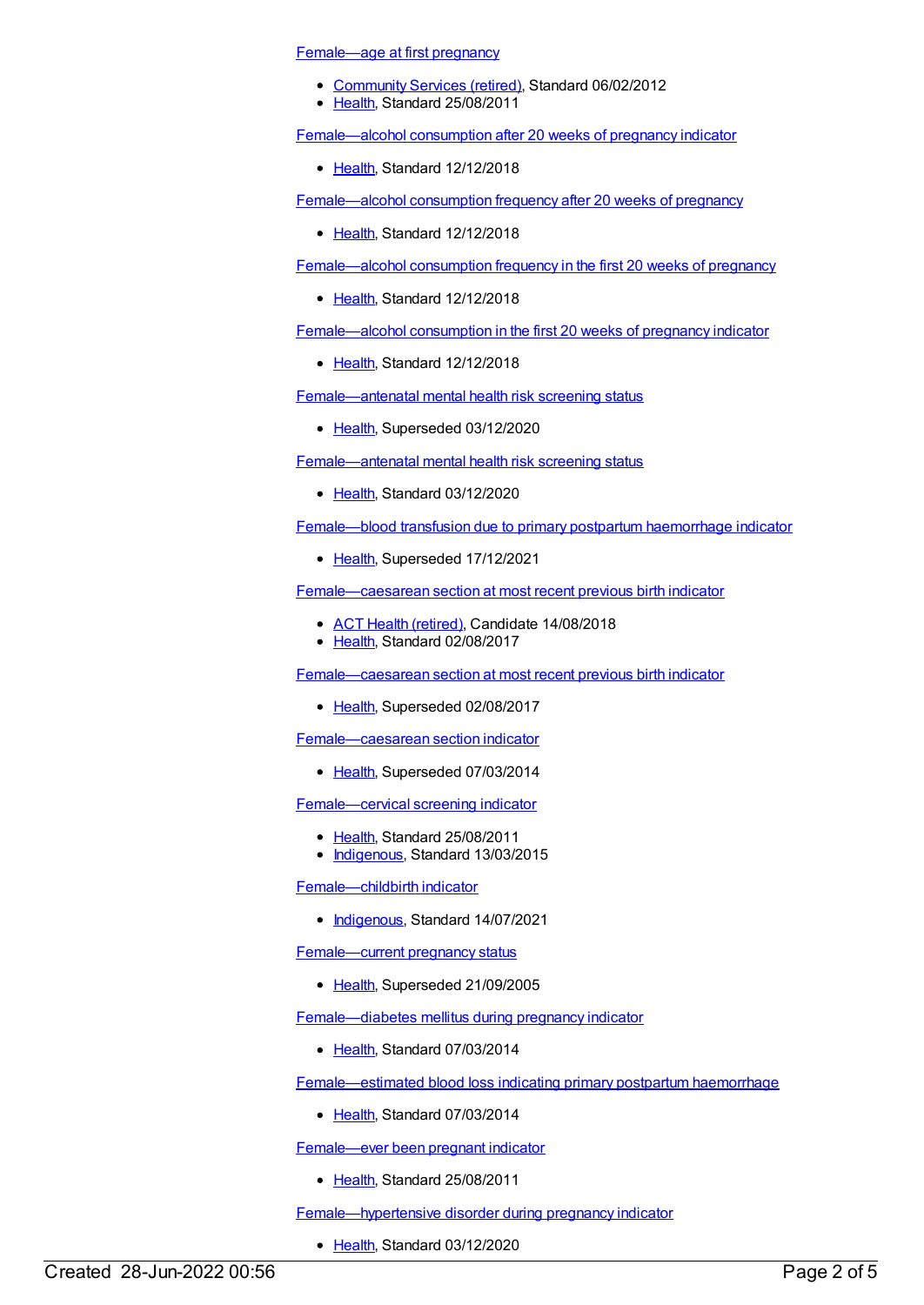[Female—hypertensive](https://meteor.aihw.gov.au/content/516804) disorder during pregnancy indicator

• [Health](https://meteor.aihw.gov.au/RegistrationAuthority/12), Superseded 05/10/2016

[Female—hypertensive](https://meteor.aihw.gov.au/content/655590) disorder during pregnancy indicator

• [Health](https://meteor.aihw.gov.au/RegistrationAuthority/12), Superseded 03/12/2020

[Female—hysterectomy](https://meteor.aihw.gov.au/content/457770) indicator

- [Health](https://meteor.aihw.gov.au/RegistrationAuthority/12), Standard 07/12/2011
- [Indigenous](https://meteor.aihw.gov.au/RegistrationAuthority/6), Standard 13/03/2015

[Female—indication](https://meteor.aihw.gov.au/content/704382) of possible symptoms of depression at an antenatal care visit

[Health](https://meteor.aihw.gov.au/RegistrationAuthority/12), Standard 20/11/2019

[Female—influenza](https://meteor.aihw.gov.au/content/721266) vaccination during pregnancy indicator

• [Health](https://meteor.aihw.gov.au/RegistrationAuthority/12), Standard 03/12/2020

[Female—maternity](https://meteor.aihw.gov.au/content/704355) model of care at the onset of labour or non-labour caesarean section

• [Health](https://meteor.aihw.gov.au/RegistrationAuthority/12), Standard 20/11/2019

[Female—number](https://meteor.aihw.gov.au/content/426463) of antenatal care visits

- [Health](https://meteor.aihw.gov.au/RegistrationAuthority/12), Superseded 02/08/2017
- **[Tasmanian](https://meteor.aihw.gov.au/RegistrationAuthority/15) Health, Superseded 03/07/2020**

[Female—number](https://meteor.aihw.gov.au/content/669977) of antenatal care visits

- ACT Health [\(retired\)](https://meteor.aihw.gov.au/RegistrationAuthority/9), Candidate 14/08/2018
- [Health](https://meteor.aihw.gov.au/RegistrationAuthority/12), Superseded 12/12/2018

[Female—number](https://meteor.aihw.gov.au/content/695238) of antenatal care visits

• [Health](https://meteor.aihw.gov.au/RegistrationAuthority/12), Superseded 20/11/2019

[Female—number](https://meteor.aihw.gov.au/content/717769) of antenatal care visits

- [Health](https://meteor.aihw.gov.au/RegistrationAuthority/12), Standard 20/11/2019
- **[Tasmanian](https://meteor.aihw.gov.au/RegistrationAuthority/15) Health, Standard 03/07/2020**

[Female—number](https://meteor.aihw.gov.au/content/297832) of caesarean sections

• [Health](https://meteor.aihw.gov.au/RegistrationAuthority/12), Standard 29/11/2006

[Female—number](https://meteor.aihw.gov.au/content/269454) of previous pregnancies

• [Health](https://meteor.aihw.gov.au/RegistrationAuthority/12), Standard 01/03/2005

[Female—number](https://meteor.aihw.gov.au/content/691037) of standard drinks consumed when drinking alcohol after 20 weeks of pregnancy

• [Health](https://meteor.aihw.gov.au/RegistrationAuthority/12), Standard 12/12/2018

[Female—number](https://meteor.aihw.gov.au/content/690748) of standard drinks consumed when drinking alcohol in the first 20 weeks of pregnancy

• [Health](https://meteor.aihw.gov.au/RegistrationAuthority/12), Standard 12/12/2018

[Female—number](https://meteor.aihw.gov.au/content/695379) of tobacco cigarettes smoked per day after 20 weeks of pregnancy

• [Health](https://meteor.aihw.gov.au/RegistrationAuthority/12), Standard 12/12/2018

[Female—parity](https://meteor.aihw.gov.au/content/302119)

• [Health](https://meteor.aihw.gov.au/RegistrationAuthority/12), Superseded 07/03/2014

[Female—parity](https://meteor.aihw.gov.au/content/475799)